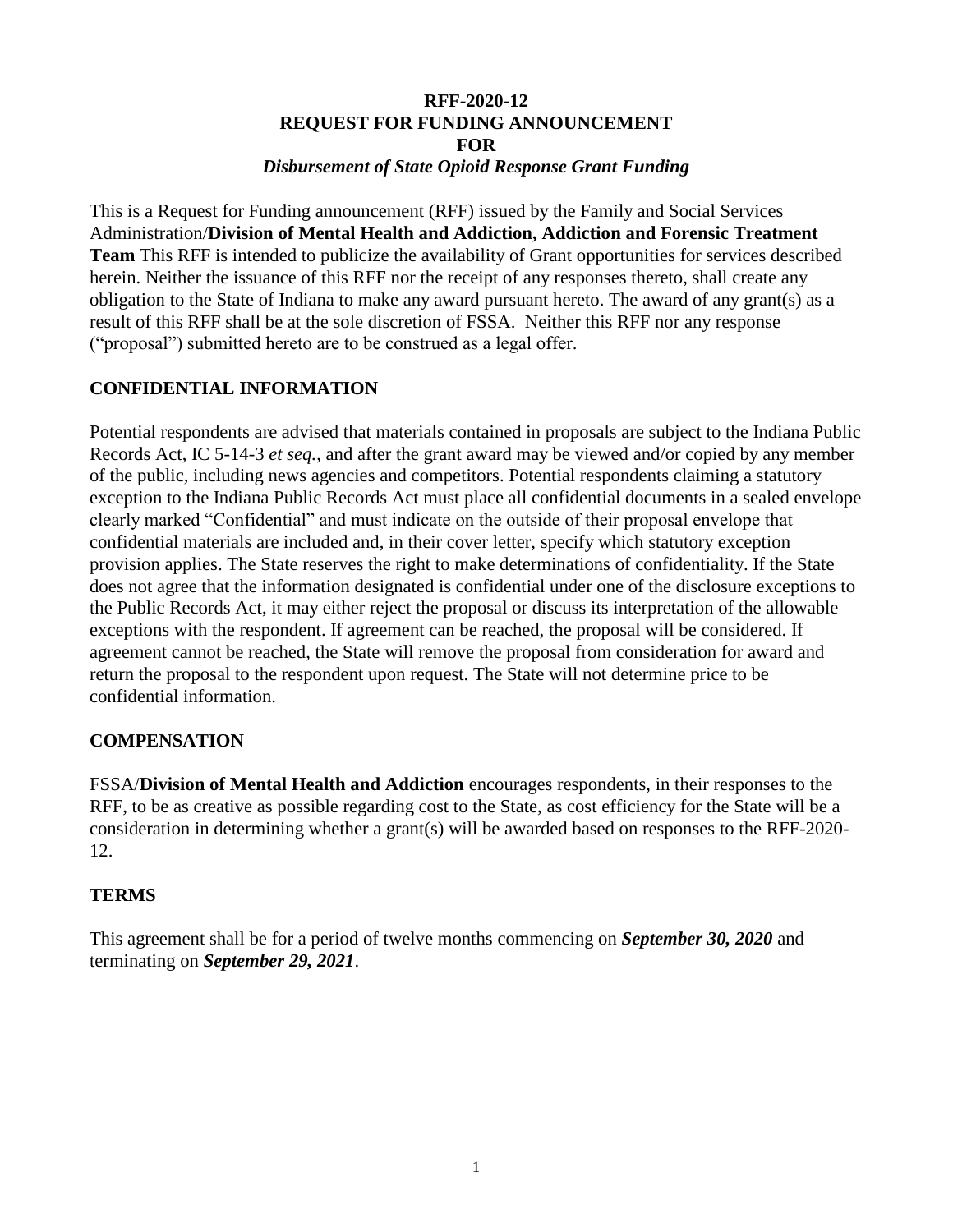# **PROPOSALS**

Respondents interested in providing these services to FSSA/**Division of Mental Health and Addiction** should submit proposals **in electronic format to**:

#### *Michael Tomlinson* **Family and Social Services Administration Division of Mental Health and Addiction**

#### **Email Address:** *michael.tomlinson@fssa.IN.gov*

The proposal must include:

- 1. A letter of application signed by the Director or agency board president identifying the amount of funds requested.
- 2. Proposal narrative
- 3. Budget and budget justification
- 4. Identify Administrative Staff overseeing and participating in the project.
- 5. Organizational chart for overall agency with grant funded positions and list of participating therapists and leaders with titles, licensure and qualifications.
- 6. Based on data, explanation of the demographics in the community being served and include how your organization will meet the need for the service to minorities.
- 7. Most recent audit report made in accordance with OMB circular A-133 if applicable.

Proposals must be received no later than **4:30 p.m. Eastern Time on September 4, 2020. Proposals received after 4:30 p.m. will not be considered.** Proposals must be delivered in electronic format with all appropriate forms and in the subject heading of the electronic mail should state:

# **RESPONSE TO REQUEST FOR FUNDING Disbursement of State Opioid Response Grant Funding**

No more than one proposal per respondent should be submitted. In the cover letter please indicate the principal contact for the proposal along with a telephone and fax number. **All proposals must have an electronic mailing address included.**

Any questions regarding this RFF must be submitted in electronic format to *michael.tomlinson@fssa.IN.gov* no later than **4:30 p.m. Eastern Standard Time on August 28, 2020. Questions received after 4:30 p.m. may not be considered. Please keep questions brief and of high priority.** Responses to all questions will be promptly prepared by BVIS.

**All inquiries are to be directed to** *Michael Tomlinson* **and are not to be directed to any other staff member of FSSA. Such action may disqualify respondent from further consideration for a grant as a result of this RFF.**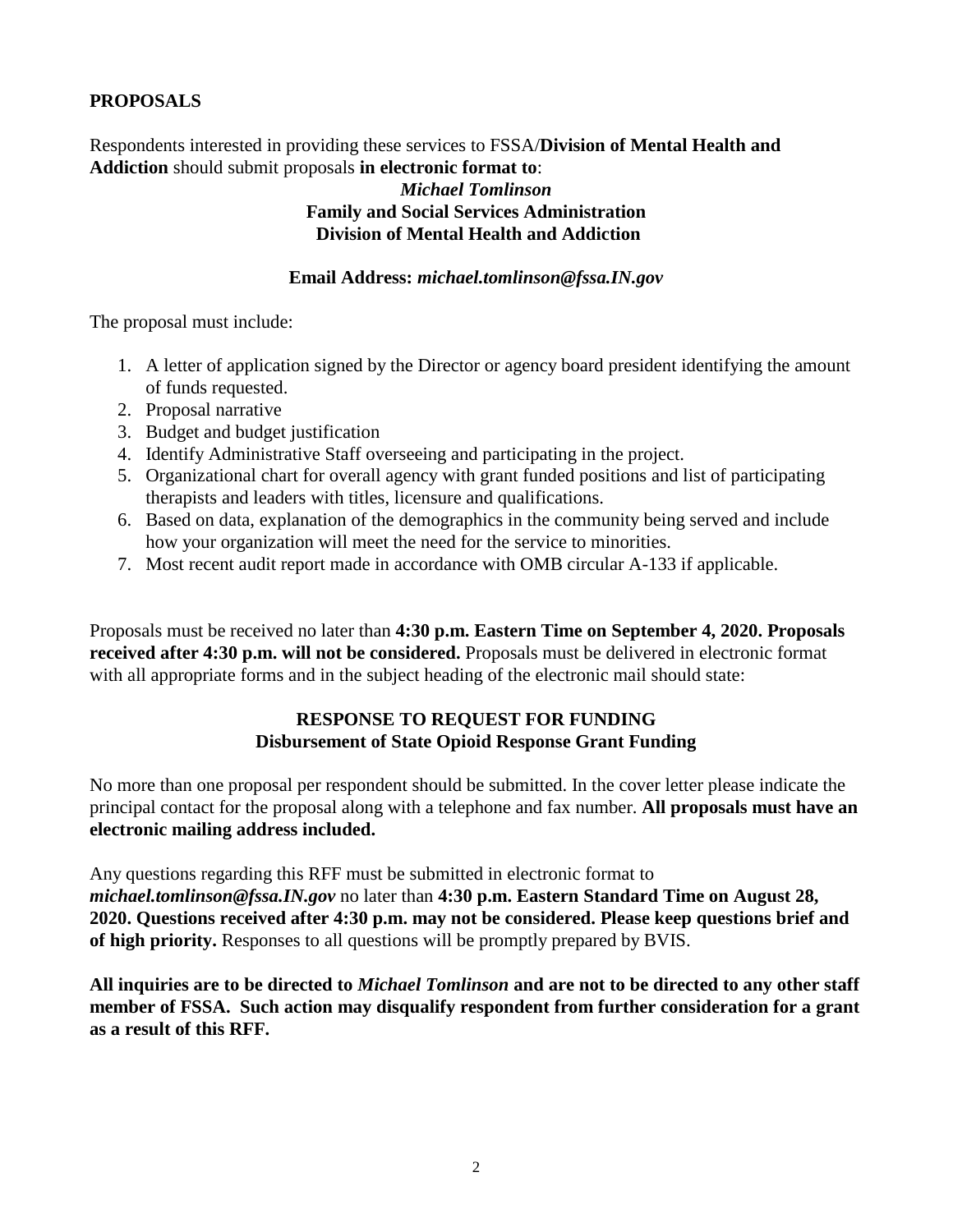### **SCOPE OF WORK This funding is contingent upon a no cost extension of the State Opioid Response Grant.**

The purpose of this opportunity is to support Community Mental Health Centers (CMHCs) and other providers of substance use disorder (SUD) treatment in effectively utilizing evidence based practices (EBPs) for the treatment and assessment of substance use disorders in adults and adolescents. DMHA is offering three opportunities for this initiative.

The first opportunity required of each of the 15 participating sites involves intensive training in and implementation of Motivational Enhancement Therapy (MET) plus Cognitive Behavior Therapy (CBT; MET/CBT) for SUDs. MET, CBT, and combined MET/CBT have been shown to reduce SUDs in adolescents and adults. These therapies have been manualized and are delivered over approximately 12 weeks of sessions and should be used in conjunction with medication assisted treatment (MAT), peer recovery coaching, contingency management and case management. In order to participate in this opportunity, both adolescent and adult patients with SUDs must be treated by participating therapists during the award period. This approach requires that every therapist participant is licensed to and will directly treat at least 3 patients with SUDs during the course of the project. Participants at each site who are most appropriate for the MET/CBT training will be identified in collaboration with the LOCI team at University of California San Diego (UCSD). Each therapist will complete pre-training assessments, attend 2 full days of training on MET/CBT, attend biweekly virtual group consultation with a MET/CBT expert, complete post-training online assessments, and submit audio recordings of sessions wherein MET/CBT was used for review and feedback. The MET/CBT training will be offered by clinical faculty from the Indiana University School of Medicine.

The second opportunity, also led by clinical faculty from Indiana University School of Medicine requires each of the 15 sites to provide contact information for adult and adolescent clients who may be interested in participating in validation of a novel substance use disorder assessment as part of the Computer Adaptive Testing (CAT) assessments for mental health and substance use. The CAT assessment tools are computerized adaptive tests that provide diagnostic assessments of mental health and substance use disorders in a rapid fashion. In addition to providing contact information of clients interested in engaging in the validation, participating sites will have access to the suite of CAT mental health and substance use disorder assessments from Adaptive Testing Technologies for use during assessments and throughout treatment.

The third opportunity available to 5 of the 15 participating sites will utilize the Leadership and Organizational Change for Implementation (LOCI) strategy as a supplement to the MET/CBT training. LOCI focuses on creating an organizational climate to support MET/CBT implementation and sustainment by engaging participants in a leadership and organizational change development program. LOCI is designed with the philosophy that effective implementation requires alignment of leadership behaviors, strategies, and activities at the State-level, CMHC/organization level, and clinic levels. For each of the 5 sites participating in LOCI, 2 first-level leaders will be identified in collaboration with the LOCI team and DMHA for leadership training and coaching. Additionally, executives and other leaders from each of the 5 sites participating in LOCI will be identified for ongoing consultation calls to strategize methods for enhancing MET/CBT implementation. This is a great opportunity to work with and learn from the developers of the LOCI model.

Indiana Division of Mental Health and Addiction (DMHA) is providing the opportunity for up fifteen (15) Community Mental Health Centers (CMHCs) and/or other substance use disorder (SUD) treatment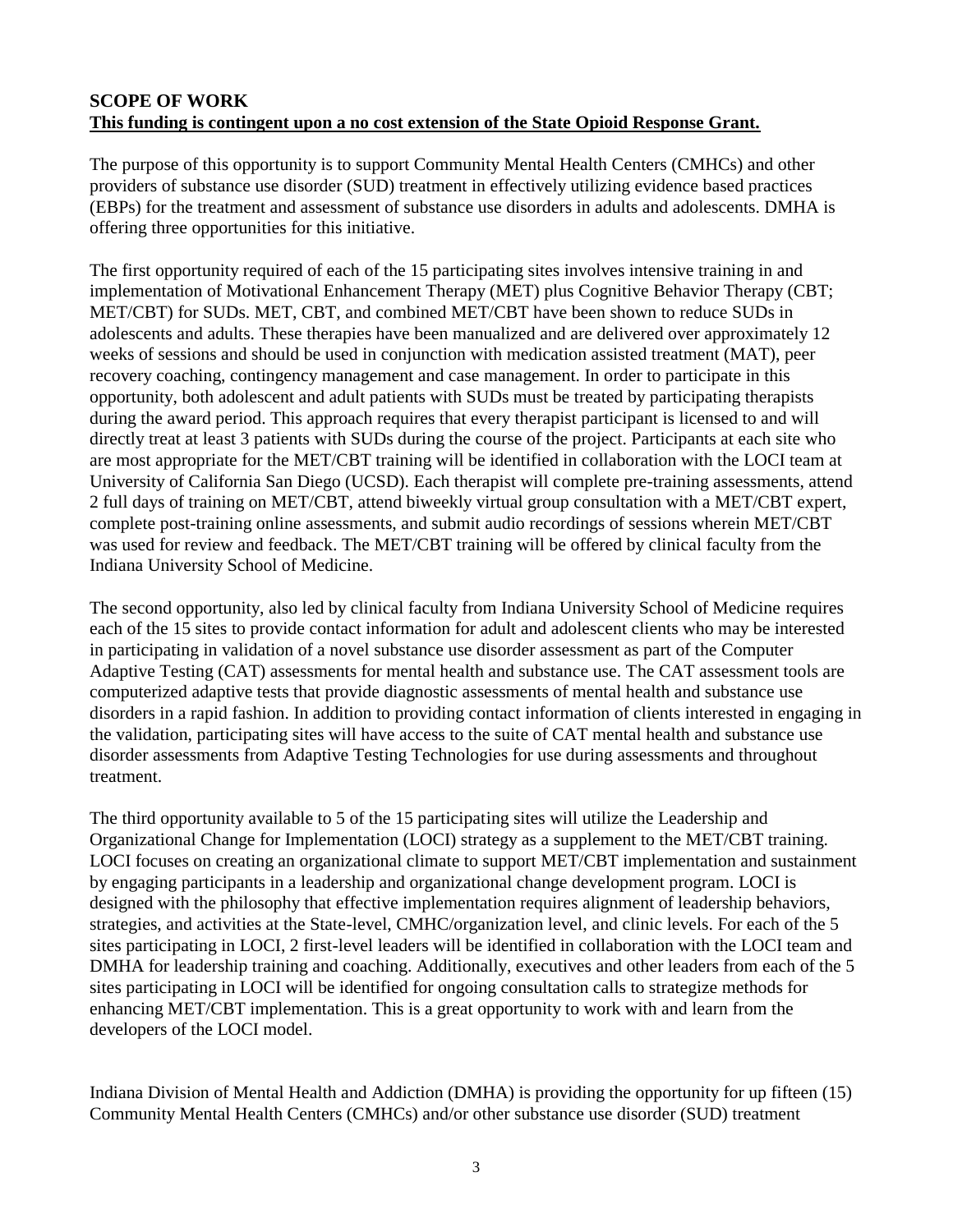agencies to participate in this program to learn ways to enhance evidence based assessments and treatment of SUDs in adults and adolescents Respondents must be willing to:

- Participate in a year long process starting September 1, 2020.
- Provide Medication Assisted Treatment (MAT) or have written documentation of an active partnership with an Opioid Treatment Program (OTP).
- Participate in required training and telehealth consultation calls.
- Commit to implementing all aspects of EBP efforts within the organization.
- Treat clients with MET/CBT and provide audio recordings for review and feedback.
- Watch any required videos requested.
- Complete web-based surveys and other data collection activities on an ongoing basis.

The following is required for each of the three opportunities:

1) MET/CBT implementation: Participation in up to 24 hours of initial training for 2 clinical leads (1 adult, 1 adolescent) plus at least 5 therapists per selected lead, for a total of at least 12 participants per site. In addition to this initial training, participating therapists must attend biweekly Zoom consultation calls. Participating providers must audio record sessions with clients wherein they use MET/CBT, and submit these recordings for review and feedback. Each participating provider will receive compensation for staff time and travel associated with MET/CBT participation and completion (up to \$42,500) based on number of staff involved in the project. Informed by needs assessment and initial LOCI piloting, participants will need additional time for ongoing learning/rating/fidelity monitoring of approximately 2 hours/month/therapist. The LOCI team will work with IU and each participating agency to determine which clinic leaders and staff will attend the MET/CBT training and participate in ongoing supervision and fidelity monitoring.

2) CAT Assessment and Validation: Sites will also provide contact information of adolescent and adult participants who are willing to be consented and who will then receive a comprehensive mental health and SUD assessment via telemedicine. Client participants that undergo an assessment will be compensated. **Optionally**, the CAT products are offered for free to all sites to be integrated into the intake processes. IU will work with CMHCs and/or agencies providing SUD services to train staff and integrate CAT into intake processes. The CAT SUD assessment then will be compared to an in-person assessment conducted by a qualified assessor at IU in 250 volunteers (1/2 adolescents and 1/2 adults). IU will conduct all activities related to validation and roll out of the CAT.

3) LOCI leadership and organizational development: Full completion of LOCI is tied to up to \$50,000 compensation per selected site. Five of the responding sites will be selected for participation in LOCI. Within each of the 5 sites, 2 first-level leaders will be identified in collaboration with the LOCI team for engagement in ongoing leadership training and development calls. Each of these 2 first-level leaders will be expected to supervise a minimum of 5 therapists who are engaging in the MET/CBT training. Within each of the 5 sites, executives and other leaders will be expected to engage in monthly consultation calls to identify and develop strategies to facilitate implementation and sustainment of MET/CBT. While all 15 agencies selected for this funding opportunity will complete web-based surveys regarding EBP implementation, the 5 sites participating in LOCI will receive feedback from these surveys to guide leadership and organizational development activities.

The intent is to fund as many as 15 awards up to \$42,500 each for full participation. Along with another \$50,000 to the five (5) organizations that also participate in the LOCI portion of the project. However,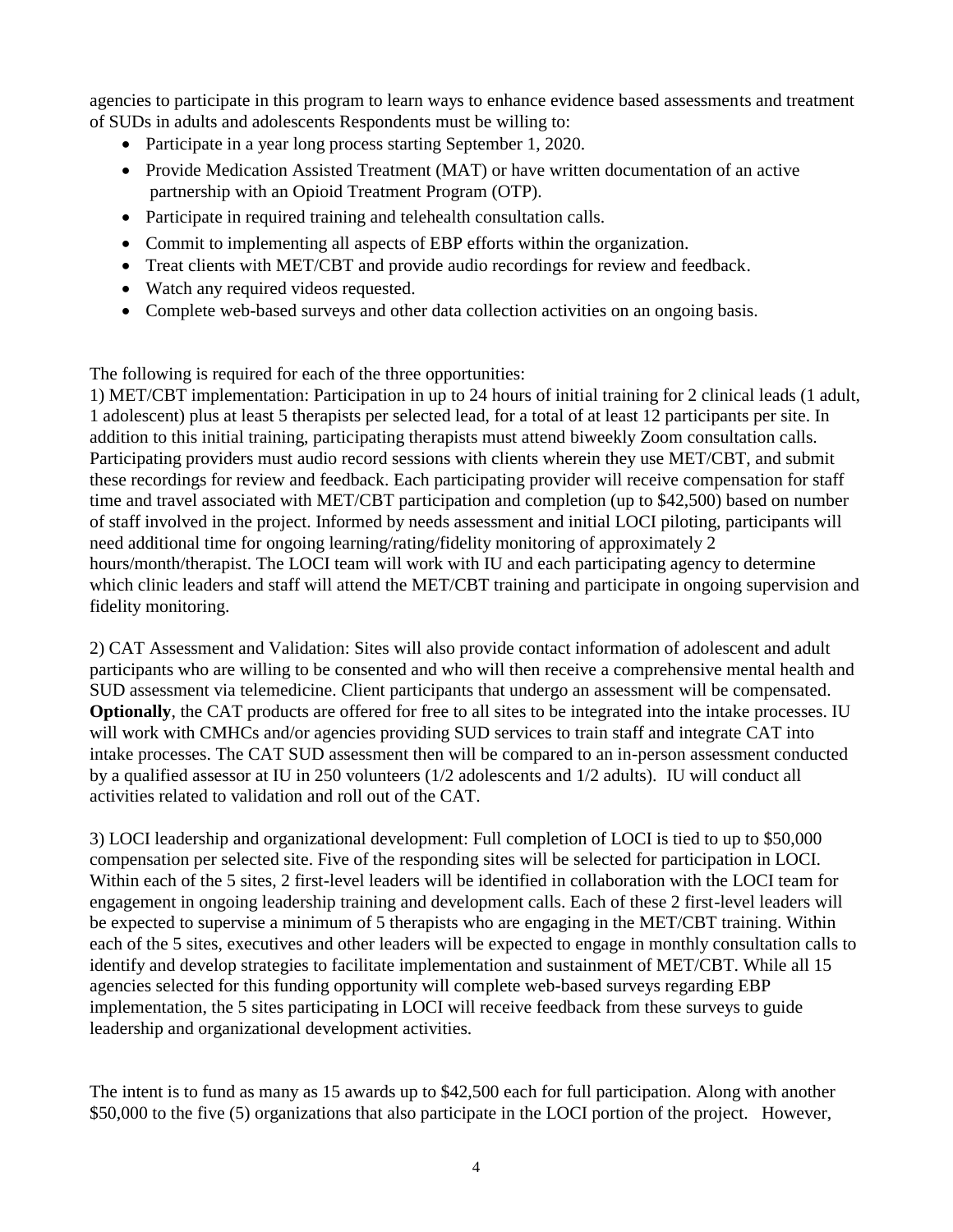DMHA reserves the right to divide the total amount of \$887,500 amongst the number of respondents based on needs. Selected CMHCs and/or other agencies will also have full access at no charge to the CAT suite of assessment tools (up to 55,000 licenses across the state).

### **TIME FRAME:**

| <b>August 21, 2020</b>    | RFF sent to potential applicants |
|---------------------------|----------------------------------|
| <b>August 28, 2020</b>    | RFF questions due.               |
| September 4, 2020         | RFF proposals due back           |
| <b>September 11, 2020</b> | Notify Grantees of Awarded Funds |
| <b>September 30, 2020</b> | Grant effective date             |

Funding:

The maximum award for this funding opportunity is \$887,500 with individual contracts not to exceed \$92,500 for any applicant applying for this grant and can be less than the stated amount. Grant awards for this program are subject to budgetary exigencies associated with the availability of Federal funding. **This funding is contingent upon a no cost extension of the State Opioid Response Grant.**

#### **Eligible Respondents:**

Community Mental Health Centers and other providers of Substance Use Disorder (SUD) treatment that offer all three (3) forms of approved medications for the treatment of opioid use disorder or have a DMHA approved partnership with an OTP in the provider's local area.

### **SELECTION PROCESS AND CRITERIA**

Proposals will be reviewed and scored by a committee selected by the Division of Mental Health and Addiction or designee. Proposals will be evaluated based upon the proven ability of the respondent to meet the goals of the program in a cost-effective manner. Specific criteria are:

#### Evaluation Criteria

Each narrative will be evaluated on the following criteria:

### 1. **Level of Interest in Opportunity (** 60 points)

The following responses will be considered when evaluating this criterion.

- a. Explain why this funding opportunity is something that interests you as an organization
- b. This initiative will require a large amount of teamwork not only within your organization, but also with the LOCI team and the IU team. Please describe how you would be an enthusiastic contributor.

c. Explain how your organization will regularly monitor the new action plan implemented after completing this program?

d. This new process may require a substantial shift for your organization and you can most likely expect a learning curve. How will you maintain a positive attitude throughout the change in process?

- e. How are you planning on handling employees that are reluctant to accept change?
- f. Explain why you believe teams fail and why teams are successful?